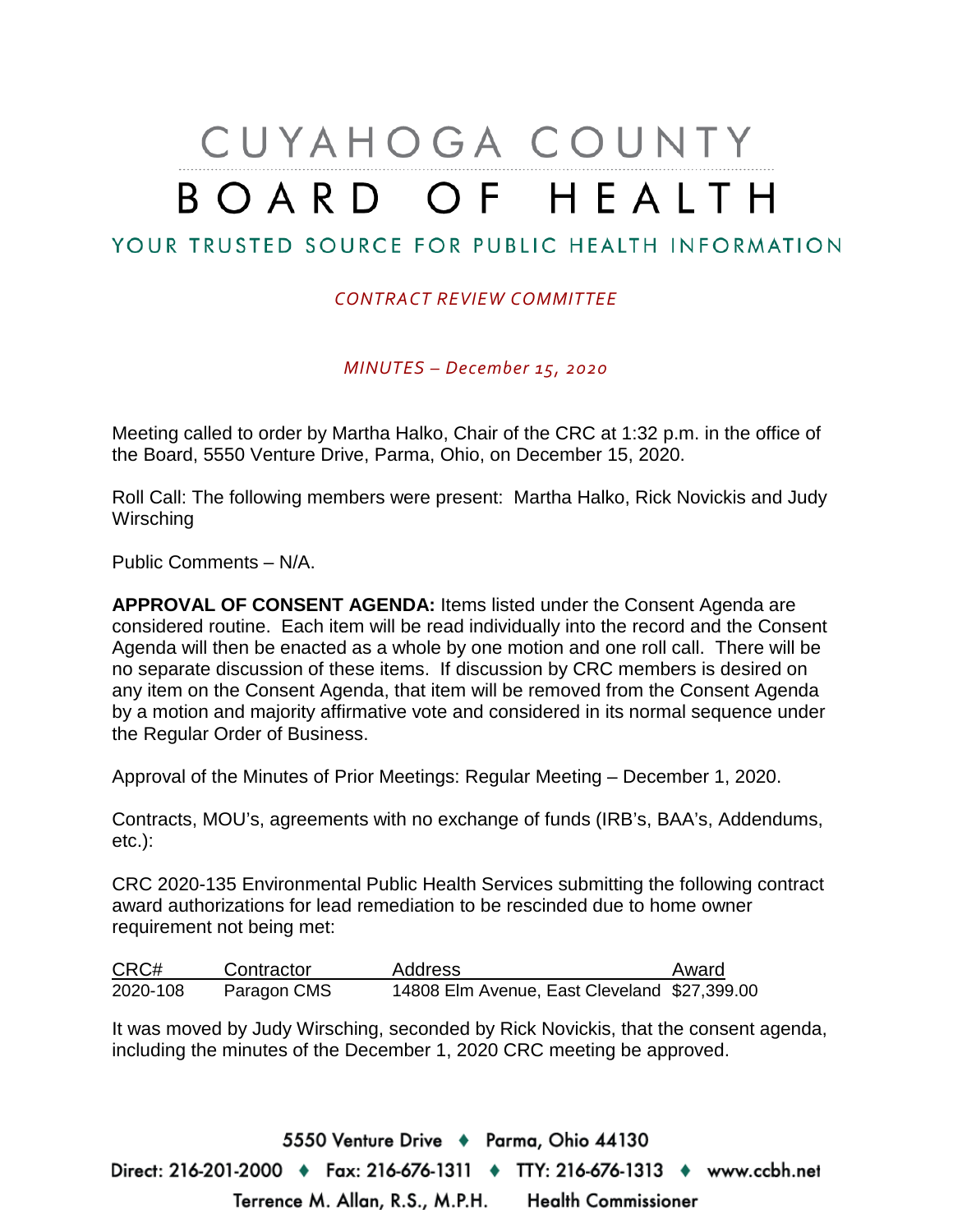The Secretary called the roll:

Ayes: Martha Halko, Rick Novickis and Judy Wirsching

## **CONTRACTS AND AWARDS:**

Tabled Items

**None** 

New Items For Review

Bid/Quote Openings ≥ \$25,000.00

None

Bid/Quote Openings < \$25,000.00

None

Expenditures: Contracts up to \$25,000.00

Jana Rush joined the meeting at 1:34 p.m.

It was moved by Judy Wirsching, seconded by Martha Halko that the addendums (CRC 2020-136) to the following contracts under the 2020/2021 HRSA Ryan White Part A Program grant be approved:

|                                               | Amount to be paid<br>to not to exceed: |              |
|-----------------------------------------------|----------------------------------------|--------------|
|                                               | From                                   | <u>To</u>    |
| AIDS Taskforce of Greater Cleveland (2020-58) | \$226,769.00                           | \$237,568.00 |
| Circle Health Services (2028-58)              | \$169,195.00                           | \$163,195.00 |
| Mercy Health (2028-58)                        | \$269,262.00                           | \$264,412.00 |
| Nueva Luz (2020-35 & 2020-59)                 | \$598,758.00                           | \$598,540.00 |

Presented by: Melissa Rodrigo

Purpose: To provide services to low-income, uninsured and underinsured HIV positive persons.

Funding Source: 100% reimbursable through the FY2020 HRSA Ryan White grant.

The Secretary called the roll:

Ayes: Martha Halko, Jana Rush, Rick Novickis and Judy Wirsching5550 Venture Drive + Parma, Ohio 44130

Direct: 216-201-2000 ♦ Fax: 216-676-1311 ♦ TTY: 216-676-1313 ♦ www.ccbh.net Terrence M. Allan, R.S., M.P.H. **Health Commissioner**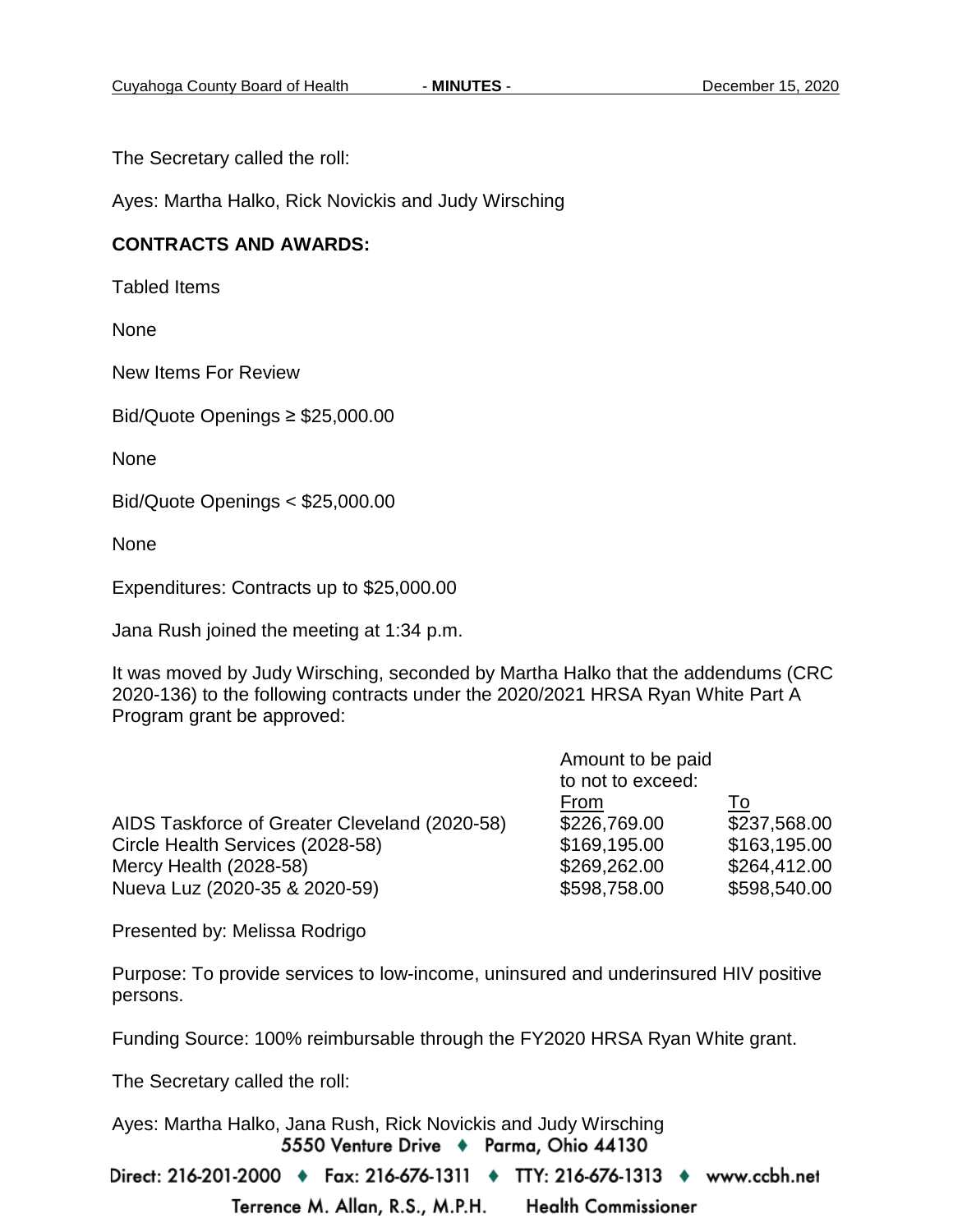It was moved by Rick Novickis, seconded by Jana Rush that the contract (CRC 2020- 137) with Conceptual Geniuses under the 2020/2021 Racial and Ethnic Approaches to Community Health (REACH) grant from September 30, 2020 through September 29, 2021 in an amount not to exceed \$7,000.00 be approved.

Presented by: Martha Halko

Purpose: To create messaging and develop materials to support the REACH strategies.

Funding Source: 100% reimbursable through FY2021 REACH Program.

The Secretary called the roll:

Ayes: Martha Halko, Jana Rush, Rick Novickis and Judy Wirsching

It was moved by Judy Wirsching, seconded by Martha Halko that the customer service agreement renewal (CRC 2020-138) with Republic Services for a three-year term effective December 15, 2020 at a base rate of \$257.38 per month plus fuel charges and any increase is not to exceed 7% per annum for a three-year term be approved. Additional pick-ups will be charged according to the established fee schedule per container.

Presented by: Rebecca Burke

Purpose: To provide solid waste and recyclable materials removal services at CCBH.

Funding Source: 100% funded through CCBH General Revenue.

The Secretary called the roll:

Ayes: Martha Halko, Jana Rush, Rick Novickis and Judy Wirsching

It was moved by Jana Rush, seconded by Rick Novickis that the customer service agreement renewal (CRC 2020-139) with USI Insurance Services for health insurance consultant services from January 1, 2021 through December 31, 2021 in an amount not to exceed \$23,500.00 be approved.

Presented by: Najeebah Shine

Purpose: To provide healthcare insurance consulting services to CCBH as needed.

Funding Source: 100% funded through CCBH General Revenue.

The Secretary called the roll:

Ayes: Martha Halko, Jana Rush, Rick Novickis and Judy Wirsching5550 Venture Drive + Parma, Ohio 44130

Direct: 216-201-2000 ♦ Fax: 216-676-1311 ♦ TTY: 216-676-1313 ♦ www.ccbh.net

Terrence M. Allan, R.S., M.P.H. **Health Commissioner**